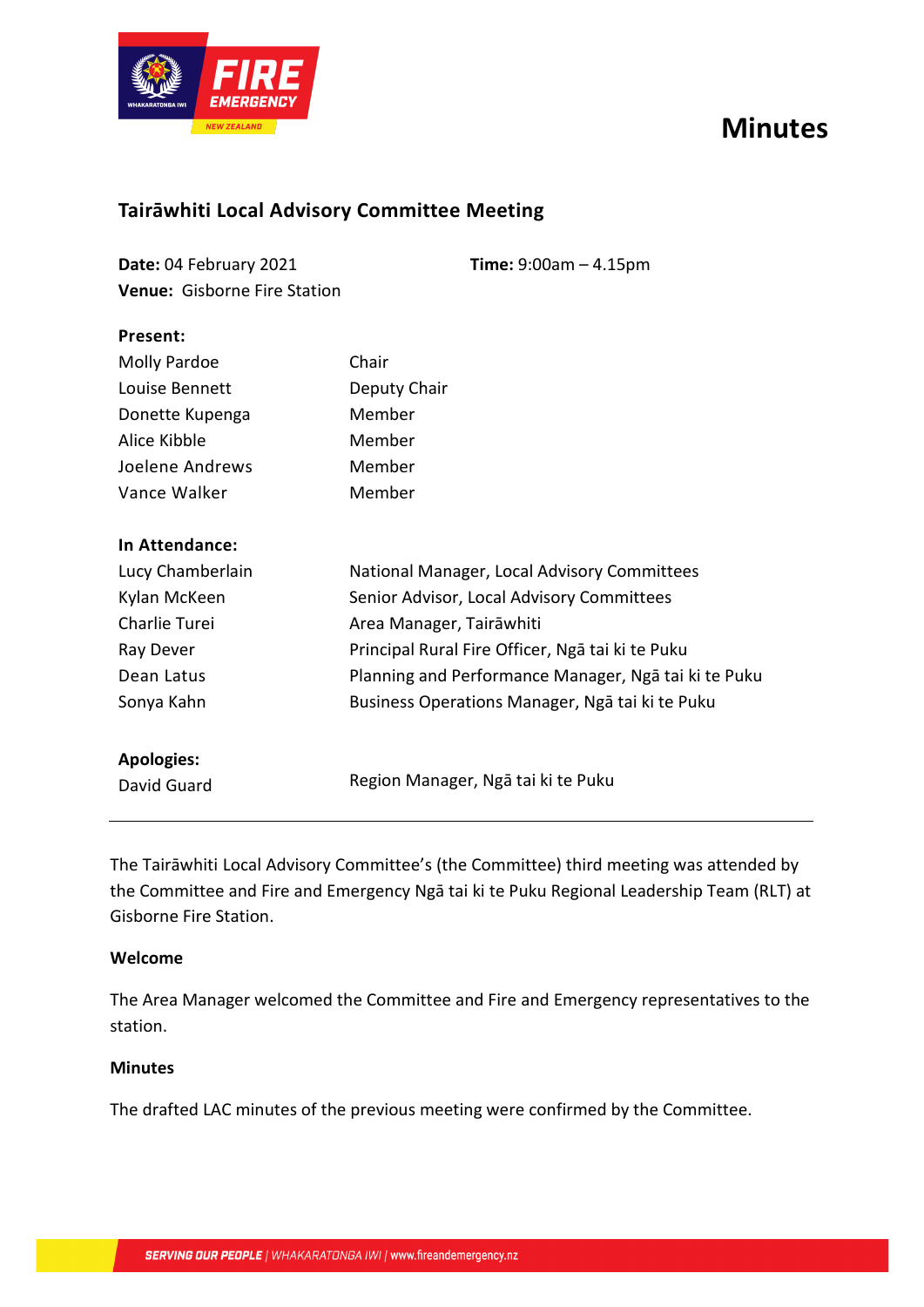### **RLT District update**

The RLT updated the Committee on the progress of the Fire and Emergency Tranche 2 district redeployment, local incidents that occurred in the last quarter, and explained the fire permitting system indicating the fire status in the district.

The Area Manager presented on the marae engagement project that supports marae to develop their capability and capacity to support emergency management responses in their local communities and to increase fire protection on marae.

### **Stakeholder Engagement**

The Committee reported on engagement undertaken in the last quarter and acknowledged that engagement with stakeholders over the December 2020 and January 2021 period was minimal as most businesses were closed.

LAC members sent out introductory letters to stakeholders advising individuals and organisations about the Committee's purpose for seeking engagement. Members continued to socialise the LAC role with their networks to secure formal engagement in future.

Committee members engaged with Fire and Emergency volunteers at a district level where they garnered an awareness of training capacity.

### **Engagement Planning**

The Committee agreed to continue engaging with their stakeholder's priority groups.

They confirmed a number of Tairāwhiti iwi/hapū for engagement within their next quarter as they identified several iwi/hapū who reside in the northern part of Tairāwhiti situated along the coast and/or in isolated communities.

Members will continue to engage with Fire and Emergency volunteers at their district volunteer leadership meetings alongside local leaders.

### **National LAC Team update**

The National LAC team provided updates including the self-review to be completed by the Committee in May, an overview of the progress of all seven LACs and a new invoice template.

### **Board Report**

The Committee drafted the content of its Board Report for the quarter and set meeting dates for the next financial year.

The next Tairāwhiti LAC meeting is scheduled for Tuesday 04 May 2021.

The meeting closed at 4.15pm.